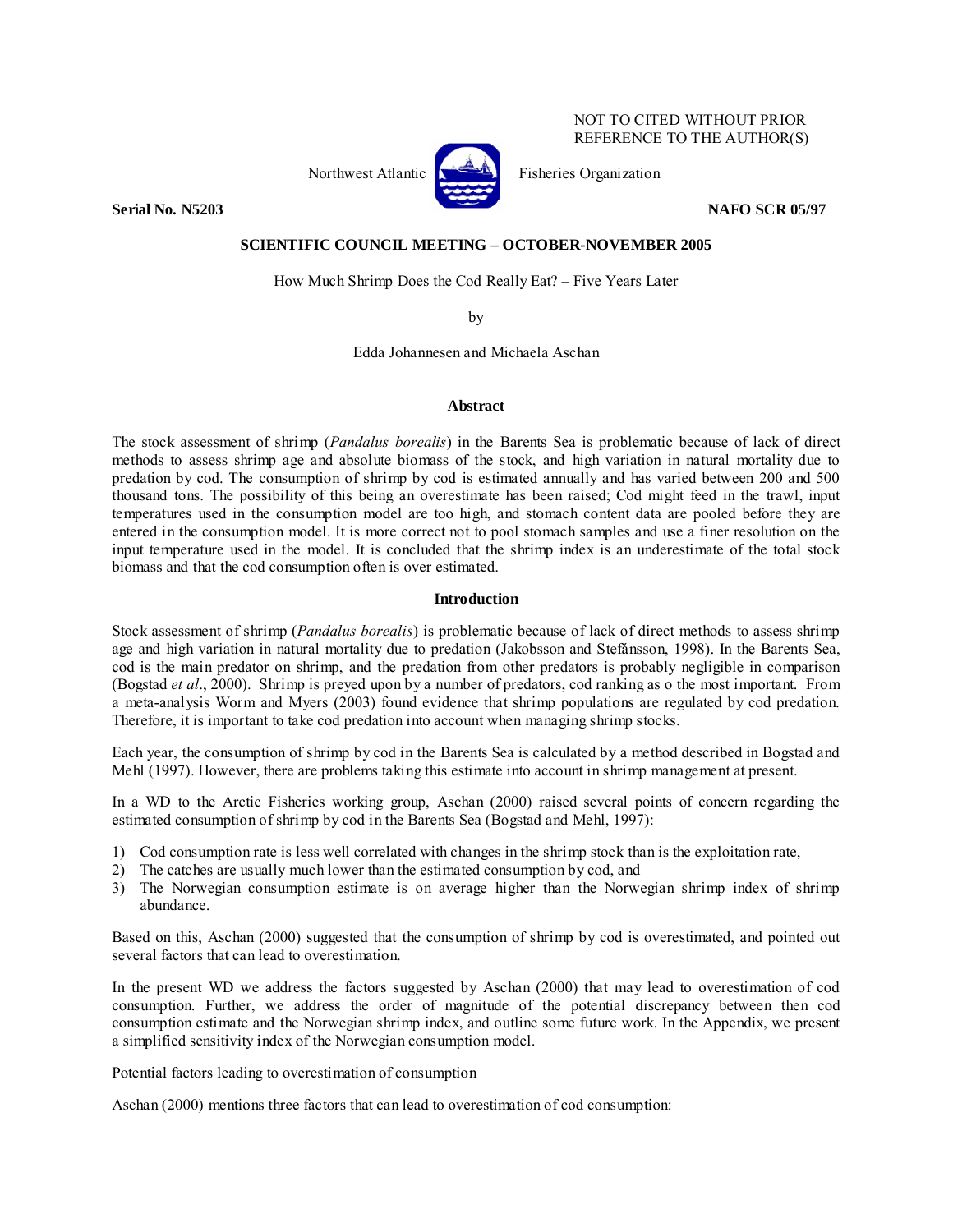- 1) Cod might feed in the trawl,
- 2) The input temperatures used in the consumption model are too high, and
- 3) Stomach content data are pooled before they are entered in the consumption model and this is corrected for by a constant factor that might be too low.

## 1) **Feeding in the trawl**

No studies of cod feeding in the trawl have been published as far as we know. Different people working with stomach and survey data do not agree on if and to what extent cod may feed in the trawl (pers. obs). If cod feed in the trawl, there should be a positive relationship between towing time and shrimp content in cod stomachs. Also, the proportion of newly eaten shrimp should increase with towing time. These predictions can be tested using the IMR PINRO stomach database. However; year, area and towing time is confounded. In August 2001 there were 15 min and 30 min towing times used in an experimental design, with 40 trawling stations of each towing time. These data was used to test the predictions above. The difference in shrimp content in stomachs (PFI, partial filling index: shrimp content in stomach adjusted for cod size) between stations with different towing time was tested. As expected if cod eat in the trawl, there was a tendency for shrimp content in stomachs to increase with towing time, but the difference was not significant (one-way ANOVA, *P* = 0.09, Fig. 1). There were no newly eaten shrimp in the stomachs (digestion stage 1, out of 5 different stages). Contrary to the expectations, there was a tendency for the proportion of slightly digested shrimp (digestion stage 2) to decrease with towing time, but not significantly (logistic regression,  $P = 0.11$ , Fig. 2).

The weight percentage of newly eaten shrimp (digestion stage 1) vary between 0-10% from 1984 to 2003, while the proportion shrimps in digestion stage 1 and 2 vary between 6-50%, depending on the year. Since the relationship between estimated consumption and shrimp content in stomachs is proportional (Appendix 1), excluding shrimp in digestion stage 1, or both 1 and 2, will reduce estimated shrimp consumption from 0-50%, depending on the year.

### 2) **Input temperature for the consumption model**

Aschan (2000) claims that most shrimp are eaten between 74-77ºN, in the Hopen area (see Map page 6). The Hopen area lies within the Northern area used in the consumption model (Map). The average temperature used for consumption model in the Northern area 1984 to 2003 was 3.9 for the first half of the year, and 4.4 for the second half of the year. Reducing the temperature for the Northern area to between 1 and 3 degrees for the first half of the year, and 1.5 and 3.5 for the second half of the year, reduced the average consumption by  $\sim$ 3-8% (Fig. 3). The reason why this reduction is not greater is because the consumption estimate from the consumption model is highest in the Eastern area (see Map and Table 2). This is mostly due to the high abundance of the youngest year-classes of cod in the Eastern area.

### 3) **Pooling of stomach content data – present approach**

When calculating individual consumption (see Appendix 1), input data are averaged over age groups, periods and areas, instead of calculated individually for each cod. Pooling or averaging the input parameters leads to 35% overestimation of consumption (dos Santos and Jobling, 1995), which is corrected for in the consumption model (Bogstad and Mehl, 1997). Aschan (2000) suggested that the correction factor is not large enough. I tested this by calculating individual consumption individually for each cod, using its individual weight, total stomach content and shrimp stomach content. The stomach content that was undetermined, or determined at a higher taxonomic level than species, was added to shrimp content proportionally to the shrimp content for each age class in each half year, area and year. This constituted on average 4% of the shrimp content in the stomachs. Years with more than 100 cod that lacked body weight data, were excluded for simplicity, as well as the age class, area and half year combinations that lacked data. On average, the consumption estimated when pooling data (and using a correction factor of 35%) was 16% higher than the estimate obtained not pooling data. However, the difference varied quite substantially by year (Table 1). Understanding the variation in the difference requires a detailed analysis.

## **The magnitude of the discrepancy**

The Norwegian shrimp index, Norwegian consumption estimate and catches of shrimp in the Barents Sea from 1984 to 2004 are given in Table 2.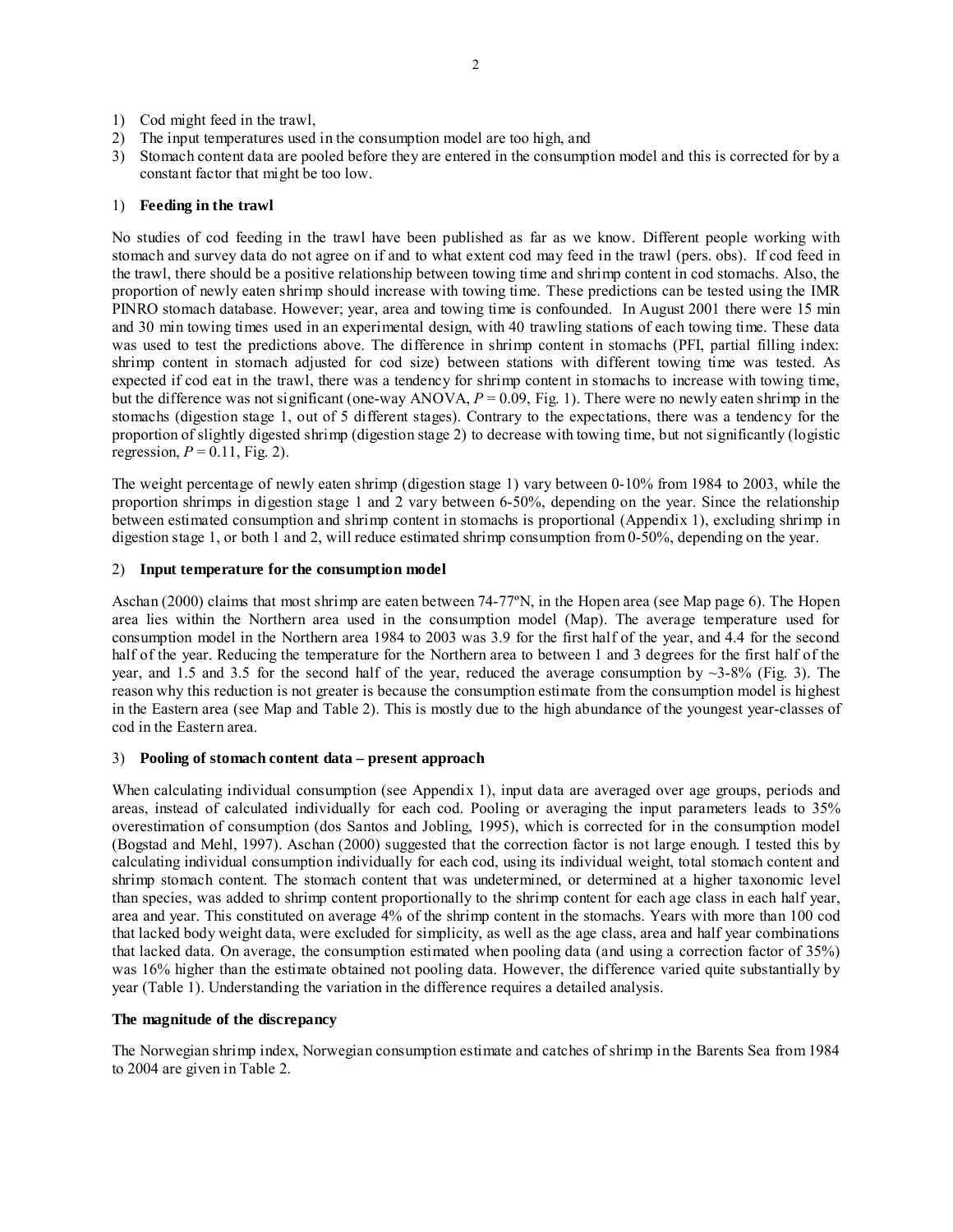### *Production*

There is no estimate of production of the Barents Sea shrimp stock. According to Aschan (2000), the shrimp in the Barents Sea is relatively slow growing and the production can be assumed to be 30-40%.

#### *Shrimp Abundance*

When excluding 1984, the shrimp index was between  $\pm 40\%$  of the mean value of 229 thousand tons (Table 2), which is not an unreasonable level of sampling variation.

#### *Consumption*

The deviations from the mean in the consumption estimates were slightly negative in late eighties. There are two years that have strong positive deviations, 1994 and 2000. Excluding these years, the mean consumption 1985-2004 is 247 thousand tons. The high estimate of total consumption was due to higher individual consumption in 2000. In 1994, it was due to higher than average VPA for the youngest year-classes and higher estimated individual consumption Both years, individual consumption was estimated to be due to a higher than average shrimp content in cod stomachs.

## *Catches*

The mean catches 1985-2004 were 59 000 tons.

As a first and simplified way of evaluating the potential discrepancy between the consumption and the Norwegian shrimp index (I do not consider the Russian shrimp index, e.g. Anon., 2004), one can assume that that the shrimp population is constant and that the variation in the shrimp index is only sampling variation. For simplicity, I assume constant production, cod consumption (disregarding other predators) and catches (disregarding by-catches), although I know that this is an over-simplification. We then have the following relationship:

$$
N_t = N_{t+1}
$$
, and  $N_{t+1}$  -  $N_t$  = Production ×  $N_t$ , -Catches-consumption =0

so that

$$
Production \times N_t = Catches + Consumption
$$

The discrepancy between consumption estimate and shrimp index is evaluated in three ways, in all cases assuming that the annual catches are 59 thousand tons: 1) assuming that the cod consumption is an absolute estimate, and 2) assuming that the shrimp index is an absolute estimate, in both cases, production is assumed to be 35%, and 3) treating both consumption and shrimp index as absolute estimates, letting the production vary.

1. *Treating cod consumption as an absolute estimate* 

 With catches of 59 thousand tons, consumption of 247 thousand tons and production of 35%, the shrimp population need to be about 866 thousand tons to be in equilibrium, i.e. about 3-4 times as high as the average estimate.

#### 2. *Treating the shrimp index as an absolute estimate*

 With catches of 59 thousand tons and production of 35%, a shrimp stock of 229 thousand can sustain a cod consumption of 21 thousand tons to be in equilibrium, e.g.  $\sim 1/10$  of the average estimate.

3. *Letting the production vary*

 If the shrimp index is taken as an absolute estimate of the shrimp stock and to be 229 thousand tons, the catches are set to 59 thousand tons, and the cod consumption is 247 thousand tons, the production need to be about 130%, e.g. 3-4 times higher, for the shrimp stock to be in equilibrium.

The extent of the shrimp surveys is shown in map on page 6. It covers the areas with the highest density of shrimp, but not of the whole Barents Sea. The cod consumption is estimated for the whole Barents Sea (see Map). If the shrimp content in cod stomachs can be taken as a proxy for the distribution and density of shrimp (Map), the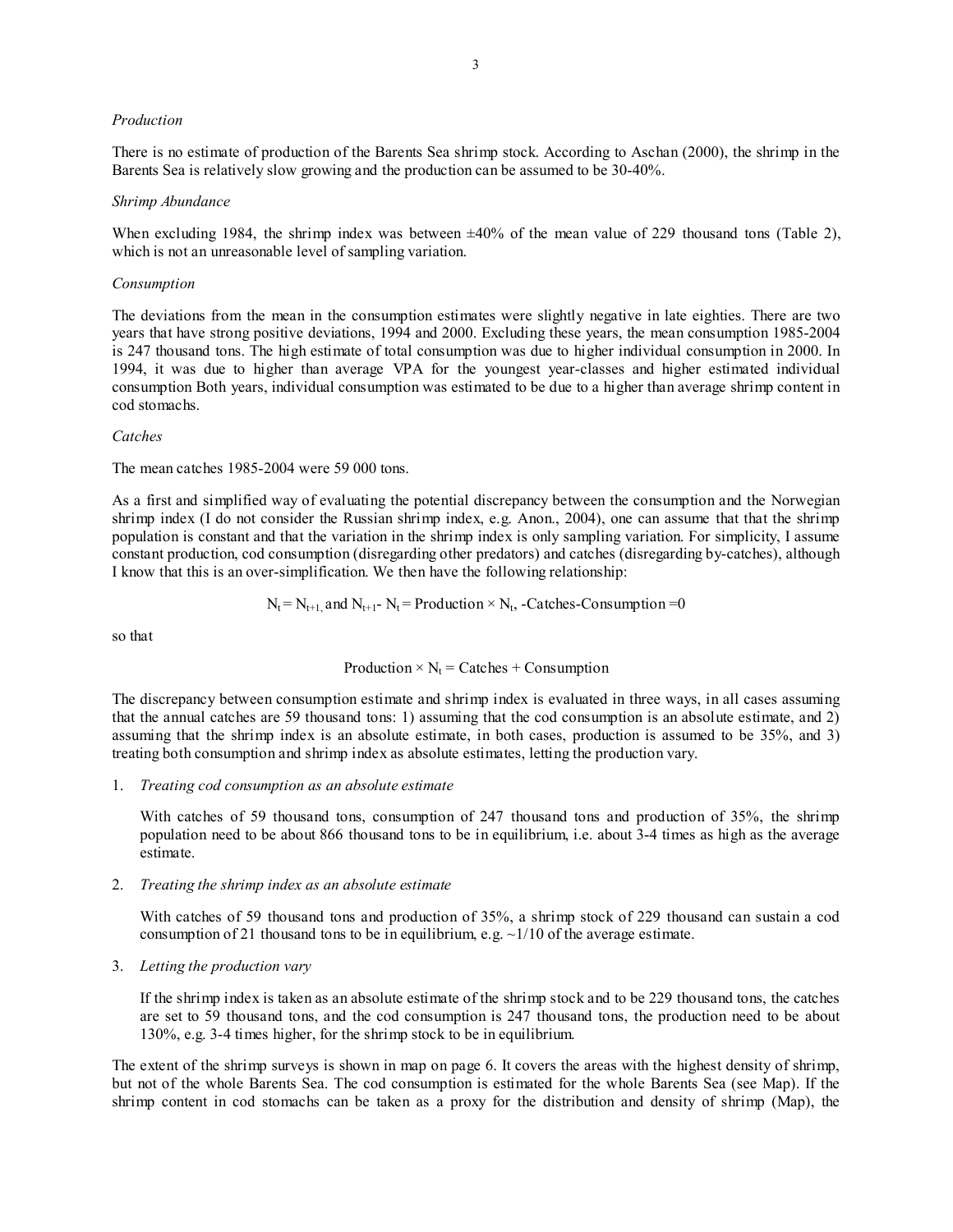4

Norwegian shrimp index survey covers a little more than half of the shrimp population, estimated from the data on the Map on page 6. Assuming that the shrimp population is twice the Norwegian shrimp index, this population, with catches of 59 thousand tons and production of 35%, can sustain consumption by cod of 101 thousand ton, i.e., a consumption that is about 41% of the current mean estimate.

## **Conclusion and outline for future work**

There is a discrepancy between the Norwegian estimate of cod consumption and the Norwegian shrimp index. The discrepancy between the consumption estimate and the shrimp index may in part be explained by the limited extent of the shrimp survey. Also potentially the shrimp index is an under estimate of the shrimp stock within the survey area, e.g. that at some shrimp is higher in the water column and thus not covered sampled by the bottom trawl. However, this was not evaluated in the present analysis.

There are potential problems with the Norwegian consumption model, e.g. that it is sensitive to variation in the VPA estimate and shrimp stomach content estimate of the youngest cod (see Appendix). From our analysis, neither not pooling data, reducing input temperature nor adjusting for feeding in trawl by excluding newly eaten shrimp (digestion stage 1) could reduce the Norwegian consumption estimate so much as required if assuming that the Norwegian shrimp index is an absolute estimate of the shrimp stock in the Barents Sea. Nevertheless, it is probably more correct not to pool stomach samples and to use a finer resolution on the input temperature used in the model. We could not conclude from our analysis whether cod feed on shrimp in the trawl. This should be tested for in a dedicated study, and could also be interesting regarding other of the prey species of cod.

The ecological interaction between cod and shrimp should also be studied in more detail. Studies on prey preference of cod could determine if shrimp are preferred and if preference is determined by shrimp abundance, or abundance of other prey species such as capelin. If shrimp is neither preferred nor avoided, e.g. eaten according to its abundance, mortality of shrimp due to cod predation will be determined by the size of the cod stock. Also, spatial overlap between shrimp and cod and rate of consumption of shrimp at various spatial scales, should be studied, to evaluate if the Barents Sea shrimp stock by cod predation. How rate of consumption of shrimp by cod (measured by FO, frequency of occurrence, proportion of non empty stomachs containing shrimp) is correlated with the abundance of shrimp at various spatial scales are given in the figures below. Unfortunately, there is not much stomach data taken synoptically with shrimp abundance data, but from 2005 on, cod stomach data, shrimp abundance data and abundance data on other prey species of the cod is sampled synoptically on the Joint PINRO-IMR cruise covering the whole of the Barents Sea in August-September. Data from this cruise should be valuable when evaluating the effect of cod predation on the Barents Sea shrimp stock.

#### **References**

ANON. 2004. Report on the *Pandalus* working group. *ICES C.M. Doc*., No. 2005/ACFM: 05.

- ASCHAN, M. 2000 How much shrimp does the cod really eat? Working document #6. Arctic Fisheries Working Group, *ICES C.M. Doc*., No. 2001/ACFM:2.
- BOGSTAD, B., T. HAUG, and S. MEHL. 2000. Who eats whom in the Barents Sea? NAMMCO *Scientific Publications*, **2**: 98-119.
- BOGSTAD, B., and S. MEHL. 1997. Interactions between Atlantic cod (*Gadus morhua*) and its prey species in the Barents Sea. *In*: Proceedings of the International Symposium on the role of Forage Fishes in Marine Ecosystems. Alaska Sea Grant College Program Report No. 97-01. University of Alaska, Fairbanks. Pp 591- 615.
- DOS SANTOS, J., and M. JOBLING. 1995. Test of food consumption model for the Atlantic cod. *ICES J. Mar. Sci.*, **52**: 209-219.
- JAKOBSSON J., and G. STEFÁNSSON. 1998. Rational harvesting of the cod-capelin-shrimp complex in the Icelandic marine ecosystem. *Fish. Res*., **37**: 7-22.

SALTELLI, CHAN OG SCOTT (Eds.) 2001 Sensitivity analysis.

WORM, B., and R. A. MYERS. 2003. Meta-analysis of cod-shrimp interactions reveals top-down control in oceanic food webs. *Ecology*, **84**: 162-173.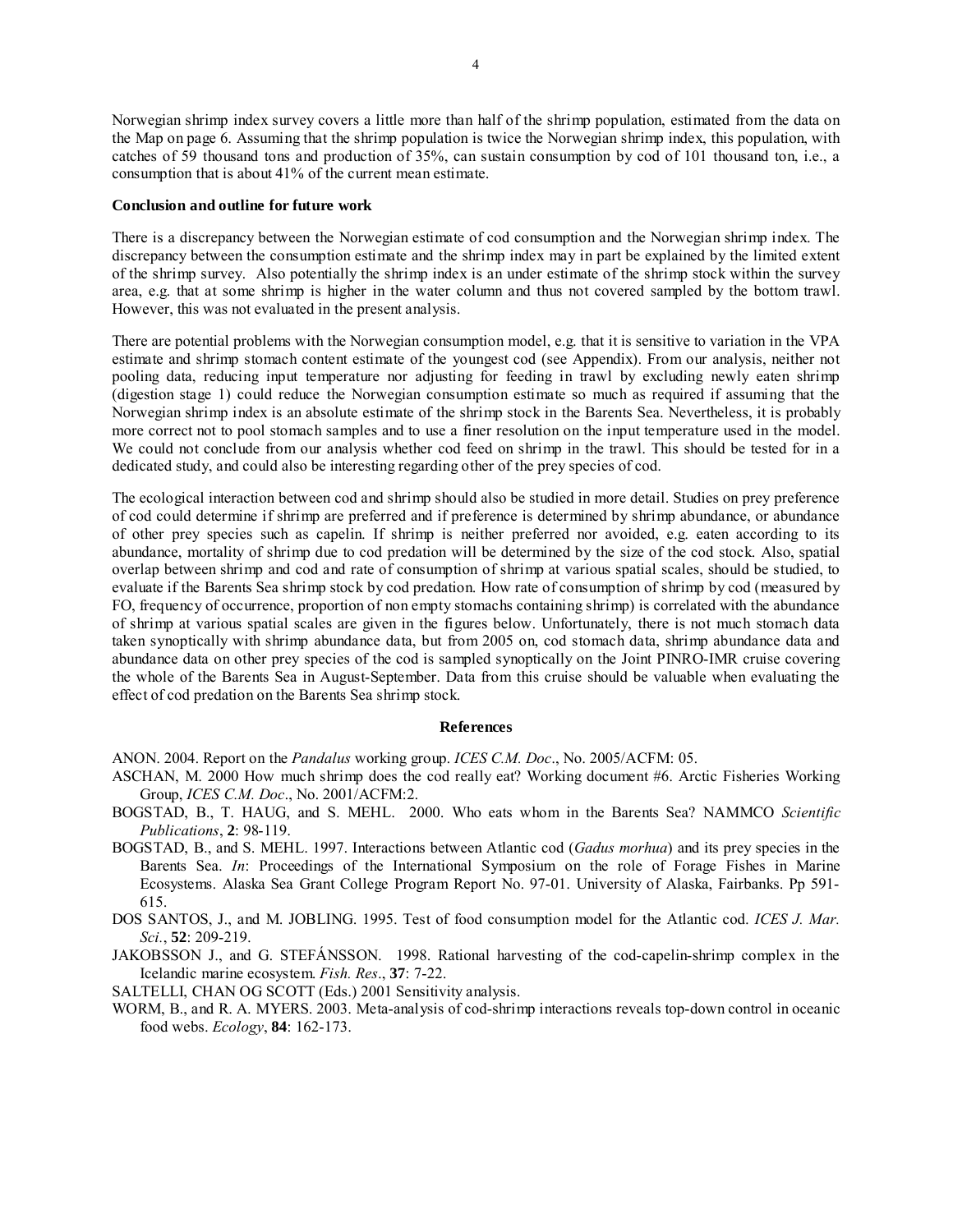| <b>YEAR</b> | Percentage higher consumption |
|-------------|-------------------------------|
| 1992        | 16                            |
| 1993        | $-7$                          |
| 1994        | 37                            |
| 1995        | 4                             |
| 1996        | 29                            |
| 1997        | 25                            |
| 1998        | 29                            |
| 1999        | 10                            |
| 2001        | 35                            |
| 2002        | 0                             |
| 2003        | $-7$                          |
| Average     | 16                            |

Table 1. Percentage higher consumption estimate by pooling data compared to not pooling input data.

Table 2. Norwegian shrimp index, Norwegian cod cons. estimate and catches of Barents Sea shrimp in 1 000 tons.

| Shrimp index |                          |                   |               |    |     |    |                      |    |       | Cod consumption           |      |       | Catches   |     |
|--------------|--------------------------|-------------------|---------------|----|-----|----|----------------------|----|-------|---------------------------|------|-------|-----------|-----|
|              | Se map for area coverage |                   |               |    |     |    |                      |    |       |                           |      |       |           |     |
|              |                          | Survey 2. Quarter |               |    |     |    | Survey 3.<br>Quarter |    |       | See map for area coverage |      |       |           |     |
|              | A                        | B                 | $\mathcal{C}$ | D  | E   | F  | G                    | H  | Total | East                      | West | North | Total     |     |
| 1984         | 40                       | $\overline{51}$   | 64            | 60 | 141 | 66 | 20                   | 29 | 471   | 331                       | 15   | 89    | 436       | 131 |
| 1985         | 23                       | 17                | 27            | 18 | 96  | 31 | 17                   | 17 | 246   | 99                        | 44   | 13    | 155       | 129 |
| 1986         | 10                       | $\overline{7}$    | 13            | 25 | 57  | 34 | 10                   | 10 | 166   | 87                        | 15   | 40    | 142       | 70  |
| 1987         | 29                       | 13                | 18            | 23 | 31  | 10 | 9                    | 13 | 146   | 27                        | 36   | 129   | 191       | 45  |
| 1988         | 26                       | 18                | 18            | 36 | 32  | 24 | 13                   | 14 | 181   | 35                        | 15   | 80    | 129       | 49  |
| 1989         | 41                       | 17                | 13            | 17 | 33  | 53 | 22                   | 20 | 216   | 62                        | 12   | 58    | 132       | 63  |
| 1990         | 31                       | 13                | 25            | 42 | 58  | 43 | 27                   | 23 | 262   | 129                       | 11   | 54    | 194       | 81  |
| 1991         | 22                       | 28                | 22            | 54 | 107 | 44 | 21                   | 10 | 308   | 104                       | 43   | 42    | 188       | 81  |
| 1992         | 18                       | 22                | 33            | 37 | 62  | 38 | 14                   | 15 | 239   | 248                       | 88   | 37    | 373       | 75  |
| 1993         | 17                       | 19                | 32            | 29 | 90  | 20 | 12                   | 19 | 238   | 188                       | 106  | 21    | 315       | 59  |
| 1994         | 19                       | 8                 | 13            | 15 | 52  | 33 | 9                    | 12 | 161   | 371                       | 81   | 65    | 518       | 30  |
| 1995         | 10                       | 10                | 11            | 17 | 83  | 33 | 16                   | 13 | 193   | 173                       | 176  | 13    | 362       | 27  |
| 1996         | 21                       | 8                 | 26            | 26 | 110 | 42 | 21                   | 22 | 276   | 199                       | 101  | 41    | 340       | 34  |
| 1997         | 24                       | 34                | 20            | 34 | 116 | 44 | 12                   | 16 | 300   | 216                       | 45   | 49    | 311       | 37  |
| 1998         | 18                       | 24                | 41            | 26 | 120 | 72 | 12                   | 28 | 341   | 198                       | 77   | 53    | 328       | 55  |
| 1999         | 17                       | 19                | 23            | 21 | 169 | 31 | 21                   | 16 | 317   | 157                       | 60   | 45    | 262       | 76  |
| 2000         | 14                       | 29                | 25            | 26 | 102 | 29 | 10                   | 12 | 247   | 278                       | 155  | 43    | 475       | 83  |
| 2001         | 18                       | 10                | 30            | 15 | 61  | 25 | 10                   | 17 | 186   | 155                       | 110  | 30    | 295       | 58  |
| 2002         | 11                       | 18                | 28            | 16 | 86  | 18 | 9                    | 10 | 196   | 145                       | 62   | 33    | 240       | 65  |
| 2003         | 15                       | 17                | 36            | 12 | 94  | 15 | 8                    | 16 | 213   |                           |      |       | 237       | 38  |
| 2004         | 14                       | 24                | 22            | 13 | 46  | 14 | 7                    | 11 | 151   |                           |      |       | 253       | 33  |
| Mean         |                          |                   |               |    |     |    |                      |    | 229   |                           |      |       | 247*      | 59  |
| 1985-2004    |                          |                   |               |    |     |    |                      |    |       |                           |      |       | exc1 1994 |     |
|              |                          |                   |               |    |     |    |                      |    |       |                           |      |       | 2000      |     |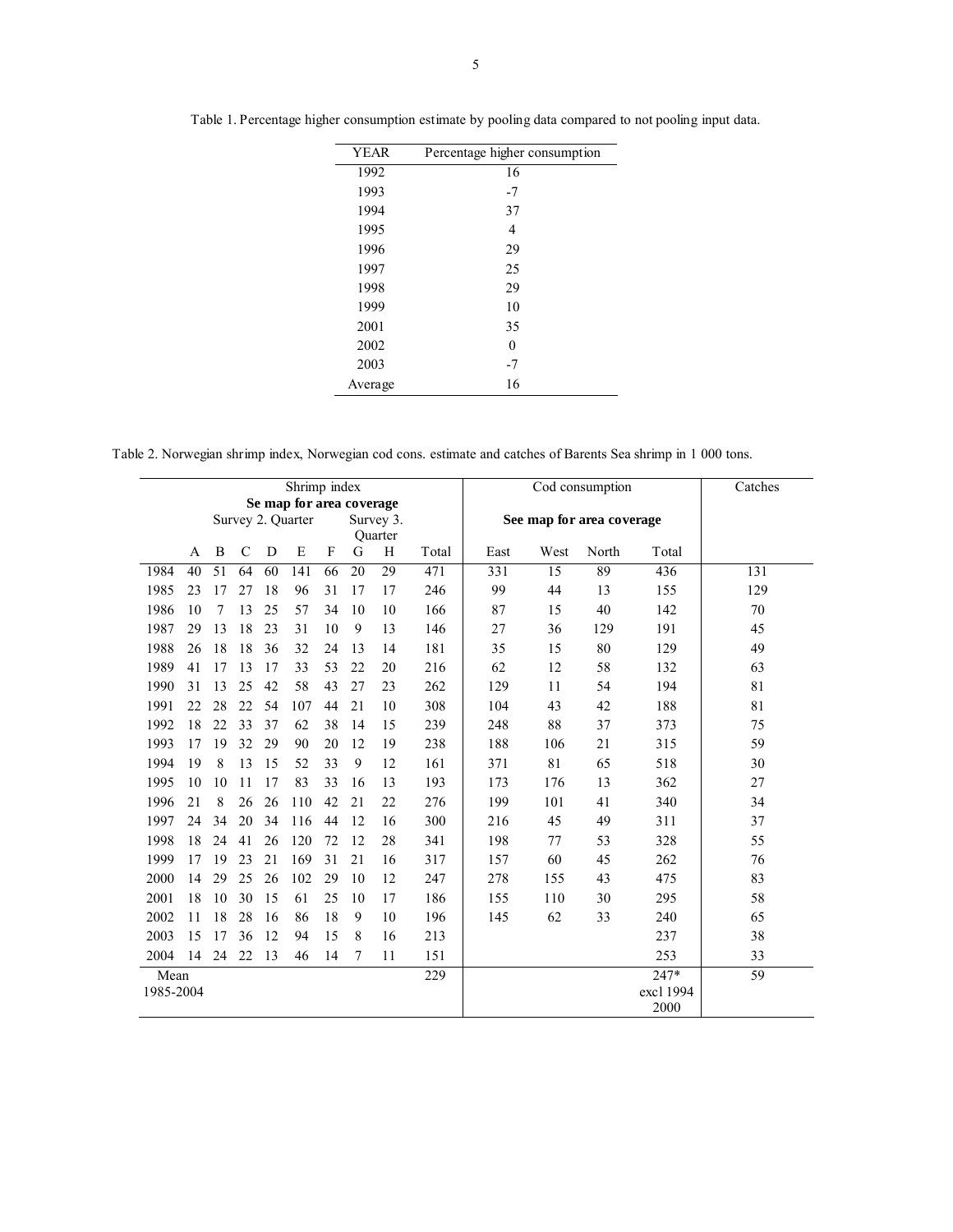

Fig. 1. Shrimp content by towing time with +SE bars. Fig. 2. Prop. of slightly digested shrimp by towing time.



Fig. 3. Reduction in shrimp cons. est. in relation to different input temperatures for the Northern area (see map).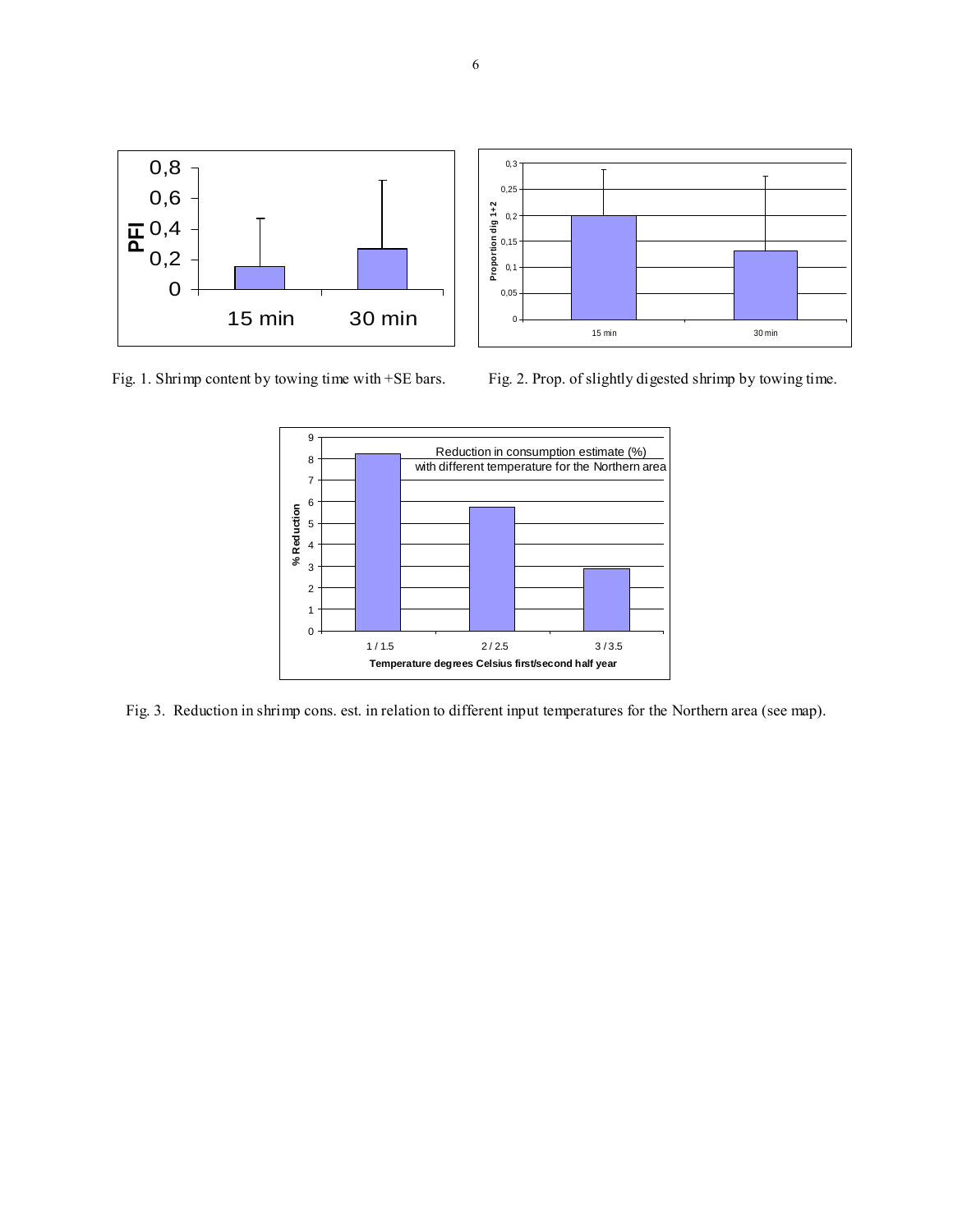

Fig. 4. Average frequency of occurrence (1996-2003) with confidence intervals of shrimp in cod stomachs by shrimp survey areas plotted against log average shrimp density (1996-2003) calculated from the Norwegian index of shrimp abundance.



Fig. 5. Station specific frequency of occurrence of shrimp in cod stomachs plotted against station specific log number of shrimp in the haul.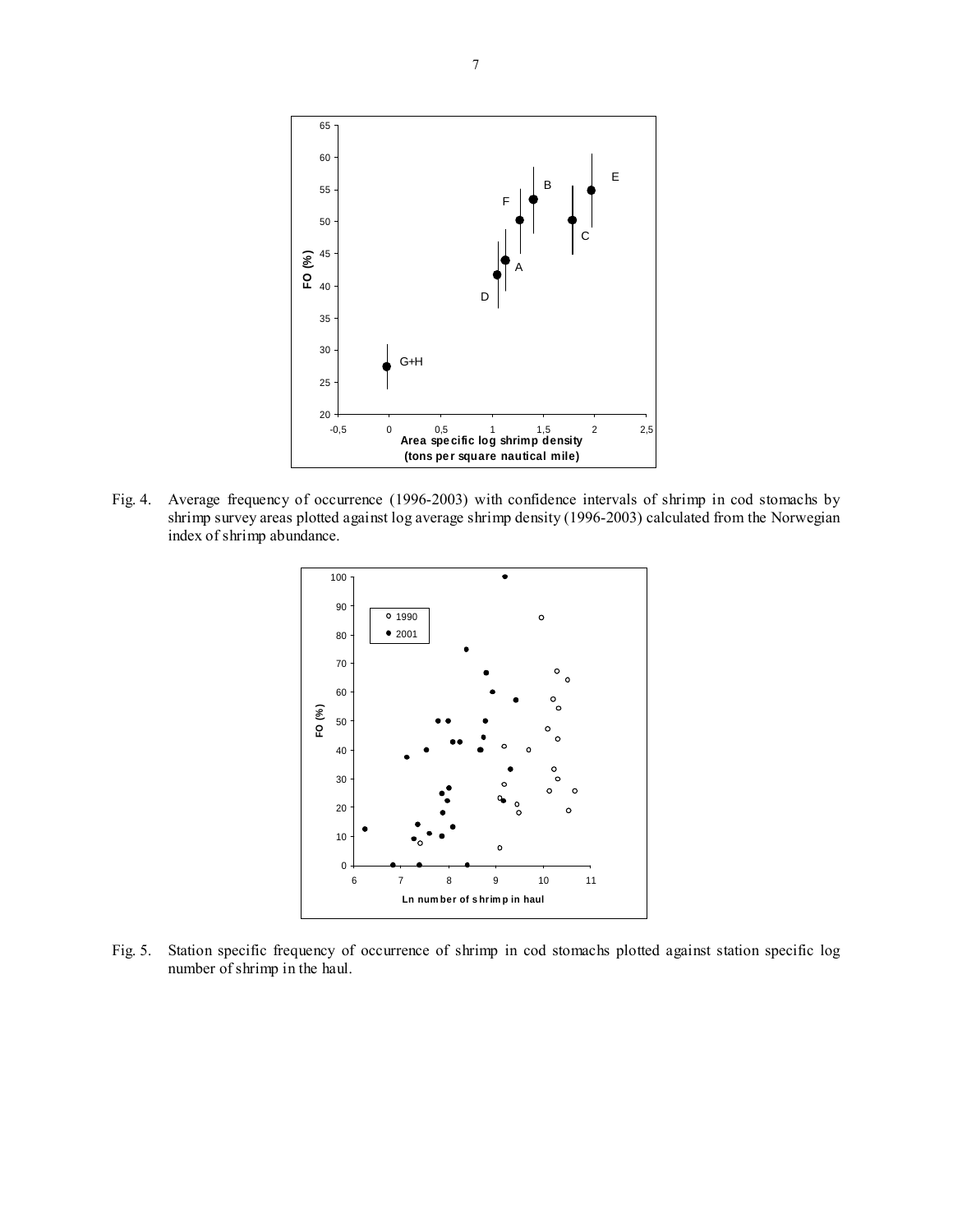

 **MAP over the Barents Sea area. The areas delimited by red are the areas of the shrimp survey. The black lines are the borders between the three areas used in the consumption model. The grey dots are the average content (1984-2003) of shrimp in cod stomachs (PFI) in 20 by 20 nautical miles grid cells. The size of the dots is proportional to the PFI values.**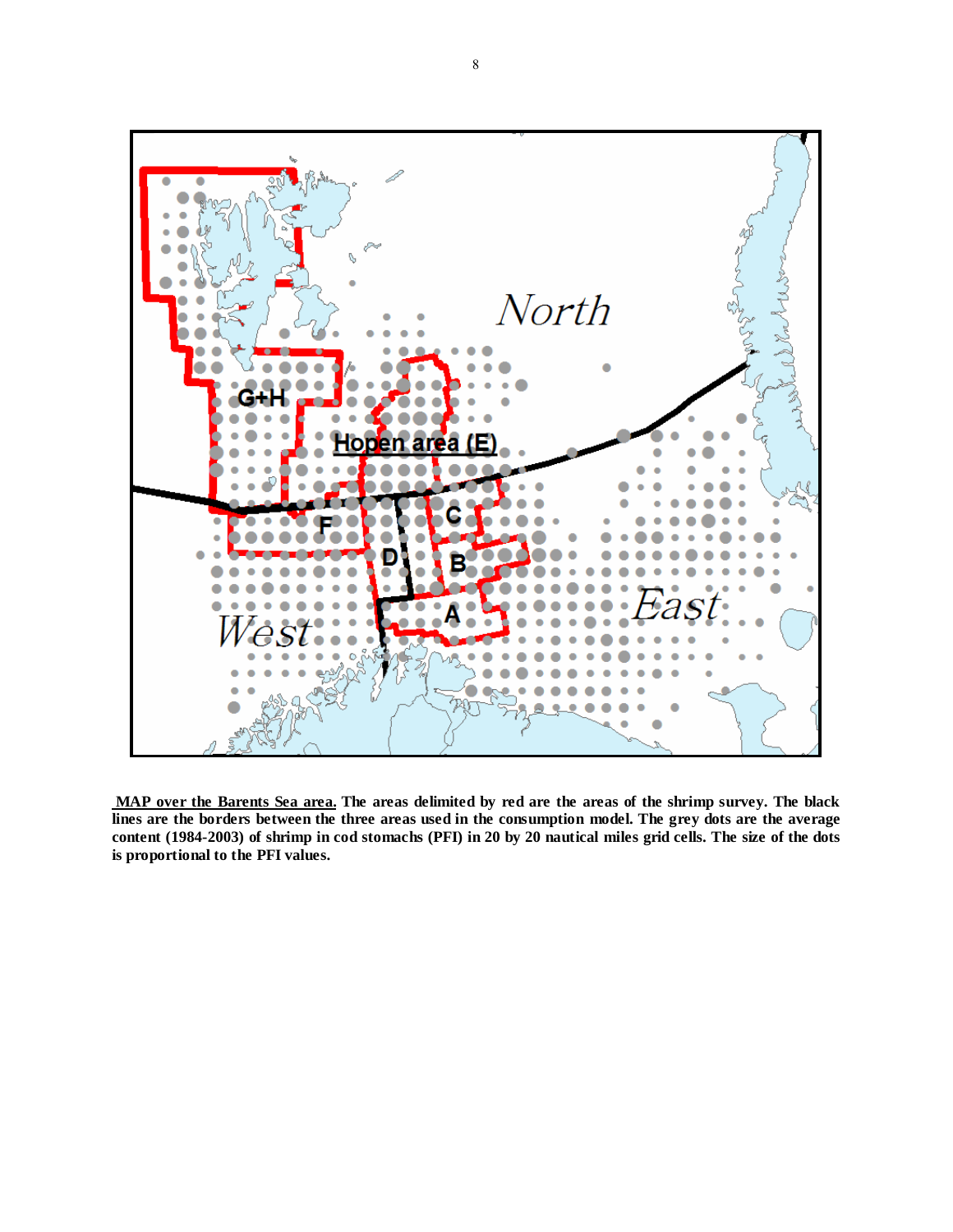## **APPENDIX 1. Simple Sensitivity Analysis of Cod Consumption Model in the Barents Sea**

This simple analysis is meant exploratory to get an idea of the variability in the input parameters and how this affect the consumption estimates of shrimp given by the model derived by Bogstad and Mehl (1997).

### **The model**

The consumption model is used to calculate the consumption of redfish, haddock, cod, polar cod, herring, capelin, shrimp, krill and amphipods by cod each year. The estimated consumption in a year is calculated from the sum of the consumption by year-class 1-11+ in the first and second half of the year, in three different areas of the Barents Sea (see Map). Each of these consumption estimates are made up by two parts: an estimate of the number of cod in the year-class in that area in that half year, and an estimate of the individual consumption by each cod in that half year, age class and area. Increasing either individual consumption or number of cod with 1%, will increase the consumption with 1%.

### **Number of cod per age class, area and half year**

The number of cod in the first and second half of the year are given by the VPA estimate for 1<sup>st</sup> April and 1<sup>st</sup> October. These estimates are derived using the VPA estimate from 1<sup>st</sup> January and accounting for natural and fishing mortality for the first three and nine months respectively. The number of cod of each of the three areas is calculated by multiplying the number of cod derived from VPA with the proportion of cod in each area. The proportion in each area in each half year for each year-class is derived from survey data, predominately data from the Norwegian winter survey the first half of the year and the autumn survey second half of the year.

#### **Individual consumption per age class, area and half year**

Individual consumption is calculated from the stomach evacuation model taken from dos Santos and Jobling (1995): individual consumption =  $ln 2e^{\gamma T} W^{\delta} S_i / \alpha_i S_0^{\beta}$ 

Input parameters are cod weight (W), temperature (T), initial meal size  $(S_0)$ , and stomach content of a particular prey species (S<sub>i</sub>). The coefficients γ, δ, α<sub>i</sub> β are determined from laboratory experiments by dos Santos and Jobling (1995).  $\alpha_i$  vary by prey type.

Increasing each of the input parameters with 1% from their average values, leads to 1% increase in consumption for stomach content of prey, 0.52% decrease for total stomach content, 0.46% increase for temperature, and 0.26% increase for cod weight, which corresponds to the coefficients.

Input data are pooled and average by age, area and half year. Cod weight is determined from VPA data, and given by age and half year. Temperature is determined from climate data and is given by area and half year. Initial meal size and stomach content of a particular prey is calculated using data from the IMR PINRO stomach content database. Stomach content of a particular prey species estimated as the average content of a given prey type by age, area and half year. Initial meal size is unknown, but is approximated by the average total stomach content by age, area and half year. The stomach data is pooled and averaged of area, age group and half year, leading to an overestimation of individual consumption of on average 35% (dos Santos and Jobling, 1995). The individual consumption estimate is corrected by reducing it with 35% (Bogstad and Mehl, 1997).

#### **Variability in input parameters**

The consumption model is based on input parameters derived from several sources. For most of these parameters, there is no measure of uncertainty as far as I know. The variability in the parameters was taken as the range from maximum to minimum value observed for 20 years, 1984-2003. Since the input parameters are on different scales, the variability is scaled by their mean value. The variability in the parameters is presented in Table 1.

The parameters related to year-classes 1-2 showed the highest variability. The variabilities were similar among the quarters and areas. For the five groups of input parameters (see Table 1), the variability was highest for shrimp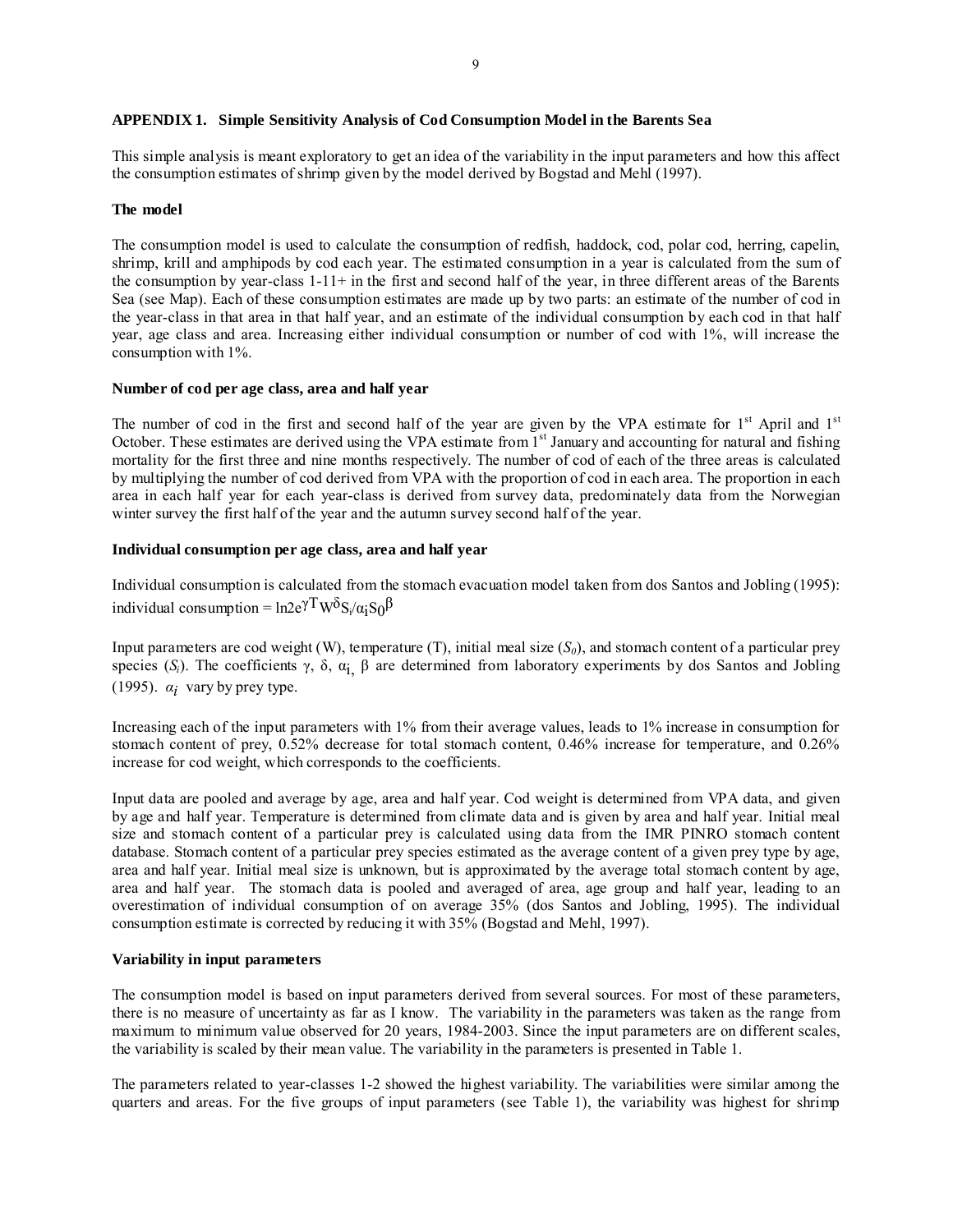content in stomachs, VPA, total stomach content, proportion of cod in the area, cod weight and temperature respectively. Stomach content, and shrimp content were particular variable for age classes 1-2. VPA was most variable for year-class 1-2 and 8-11+.

## **Sensitivity analysis**

The sensitivity analysis used is a kind of screening sensitivity analysis (Saltelli, Chan and Scott, 2001), where each parameter is set at discrete levels. To take interactions and correlation among parameters into account, each parameter should be set at all levels, with all combinations of other parameters at all their levels. The number of model runs will then be the number  $k^l$ , where k is the number of parameters, and l is the number of levels.

I chose five groups of parameters: VPA, proportion of cod in the area, temperature, and shrimp content in stomach. VPA is set as a different parameter for each half year and each age class, shrimp content and proportion of cod in area, is different for each age class, area and half year, whereas temperature is set to be different for each area and half year. That leaves 160 parameters to be varied. Setting all at their maximum, minimum and average levels in all combinations, means that consumption has to be calculated more than 4 million times. Therefore, I set each parameter at its minimum and maximum value, while keeping all of the other parameters at their average value, ignoring correlations and interaction among them. I calculated the difference in consumption when each parameter was at its minimum and maximum value, and then scaled the differences as percentage of the average consumption estimate. For the proportion parameters, when setting the proportion in one area as it maximum or minimum, the others was set at their average and scaled so the sum of all proportion was 1. The results are shown in Table 2.

The influence of the input parameters decreased according to age class. Variability in the parameters in the East and in the second half of the year leads to the highest variability in consumption. VPA was the most important input parameter, followed by shrimp content in stomach, temperature and proportion of cod in each area.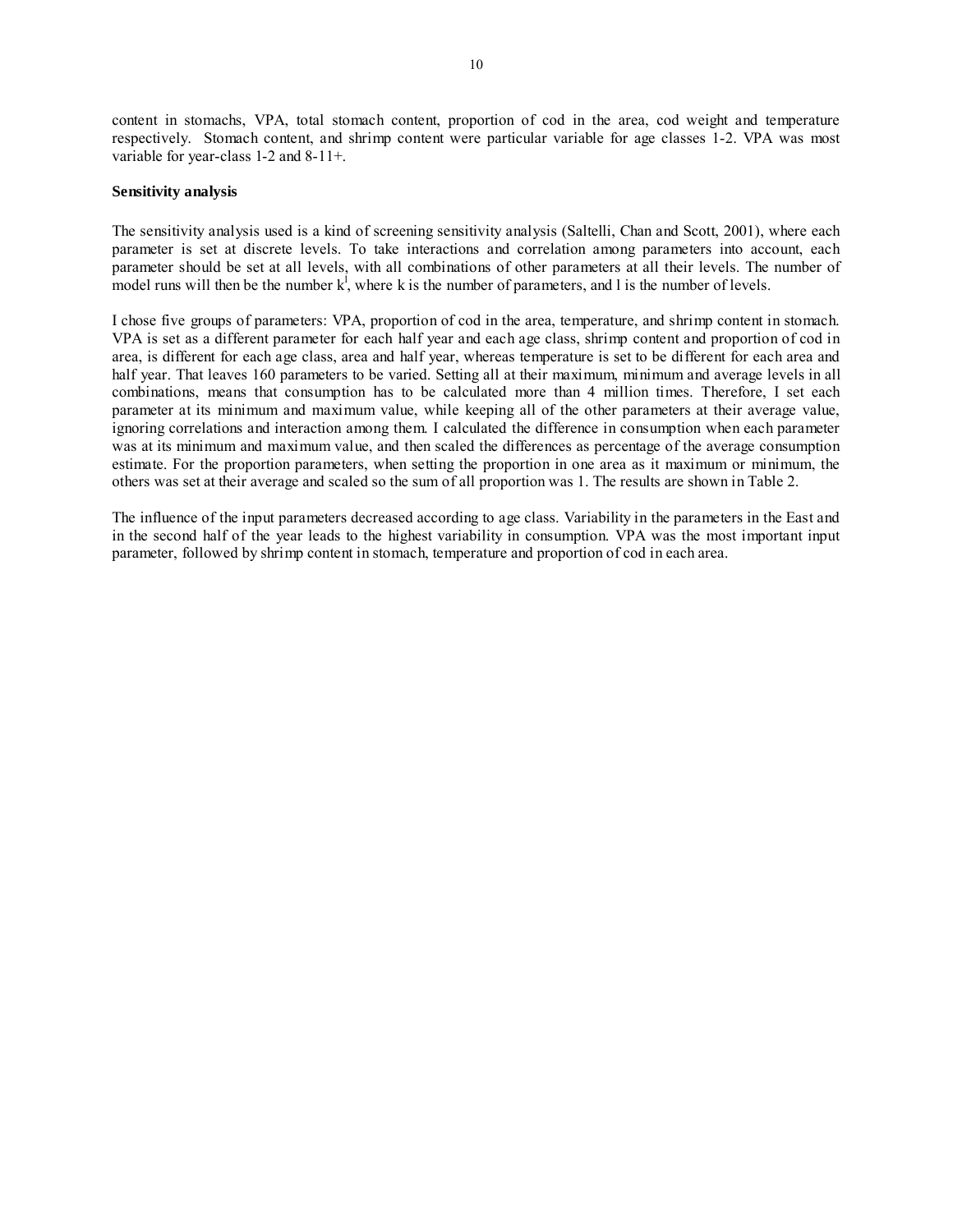| <b>AGE</b>                            | <b>AREA</b>    | Half of the<br>year              | Temperature | Proportion of<br>cod in each | <b>VPA</b> | Cod weight | Shrimp in<br>stomachs | Stomach<br>content |
|---------------------------------------|----------------|----------------------------------|-------------|------------------------------|------------|------------|-----------------------|--------------------|
|                                       |                |                                  |             | area                         |            |            |                       |                    |
| 1                                     | East           | 1                                | 60          | 84                           | 370        | 112        | 756                   | 513                |
| $\overline{\mathbf{c}}$               | East           | $\mathbf{1}$                     |             | $80\,$<br>99                 | 214        | 118        | 446                   | 220                |
| 3<br>$\overline{\mathbf{4}}$          | East           | $\mathbf{1}$<br>1                |             | 94                           | 155<br>157 | 100<br>95  | 442<br>322            | 256                |
| 5                                     | East<br>East   | 1                                |             | 137                          | 163        | 72         | 243                   | 262<br>233         |
| $\sqrt{6}$                            | East           | $\mathbf{1}$                     |             | 141                          | 185        | 56         | 334                   | 191                |
| $\overline{7}$                        | East           | 1                                |             | 162                          | 243        | 45         | 468                   | 231                |
| 8                                     | East           | $\mathbf{1}$                     |             | 162                          | 424        | 36         | 478                   | 308                |
| 9                                     | East           | 1                                |             | 162                          | 633        | 41         | 534                   | 309                |
| $10\,$                                | East           | 1                                |             | 162                          | 843        | 39         | 534                   | 309                |
| 11                                    | East           | 1                                |             | 162                          | 684        | 25         | 534                   | 309                |
| $\mathbf{1}$                          | East           | $\mathfrak{2}$                   | 39          | 125                          | 294        | 118        | 846                   | 264                |
| $\boldsymbol{2}$                      | East           | $\overline{\mathbf{c}}$          |             | 112                          | 148        | 116        | 506                   | 277                |
| $\overline{\mathbf{3}}$               | East           | $\overline{c}$                   |             | 134                          | 154        | 114        | 177                   | 150                |
| $\overline{\mathcal{L}}$              | East           | $\overline{\mathbf{c}}$          |             | 127                          | 151        | 82         | 271                   | 271                |
| 5                                     | East           | $\overline{c}$                   |             | 143                          | 157        | 65         | 328                   | 228                |
| $\sqrt{6}$                            | East           | $\sqrt{2}$                       |             | 148                          | 186        | 54         | 457                   | 197                |
| $\boldsymbol{7}$                      | East           | $\overline{c}$                   |             | 175                          | 313        | 45         | 451                   | 239                |
| 8                                     | East           | $\sqrt{2}$                       |             | 175                          | 525        | 53         | 322                   | 325                |
| 9                                     | East           | $\overline{c}$                   |             | 175                          | 743        | 46         | 360                   | 289                |
| 10                                    | East           | $\overline{\mathbf{c}}$          |             | 175                          | 895        | 42         | 360                   | 289                |
| 11                                    | East           | $\overline{c}$                   |             | 175                          | 617        | 19         | 360                   | 289                |
| $\mathbf{1}$                          | North          | $\mathbf{1}$                     | 44          | 412                          |            |            | 513                   | 707                |
| $\sqrt{2}$<br>3                       | North<br>North | $\mathbf{1}$<br>$\mathbf{1}$     |             | 328<br>326                   |            |            | 435<br>314            | 322<br>250         |
| $\overline{\mathcal{L}}$              | North          | 1                                |             | 137                          |            |            | 293                   | 197                |
| 5                                     | North          | 1                                |             | 218                          |            |            | 441                   | 157                |
| 6                                     | North          | 1                                |             | 296                          |            |            | 434                   | 172                |
| 7                                     | North          | 1                                |             | 322                          |            |            | 537                   | 286                |
| 8                                     | North          | $\mathbf{1}$                     |             | 322                          |            |            | 356                   | 220                |
| 9                                     | North          | 1                                |             | 322                          |            |            | 360                   | 254                |
| $10\,$                                | North          | $\mathbf{1}$                     |             | 322                          |            |            | 360                   | 254                |
| 11                                    | North          | 1                                |             | 322                          |            |            | 364                   | 265                |
| $\mathbf{1}$                          | North          | $\overline{c}$                   | 30          | 347                          |            |            | 506                   | 736                |
| $\sqrt{2}$                            | North          | $\overline{c}$                   |             | 245                          |            |            | 352                   | 291                |
| 3                                     | North          | $\overline{\mathbf{c}}$          |             | 270                          |            |            | 294                   | 218                |
| $\overline{\mathcal{L}}$              | North          | $\overline{c}$                   |             | 191                          |            |            | 342                   | 180                |
| 5                                     | North          | $\overline{c}$                   |             | 170                          |            |            | 490                   | 120                |
| 6                                     | North          | $\overline{\mathbf{c}}$          |             | 186                          |            |            | 540                   | 140                |
| $\boldsymbol{7}$                      | North          | $\overline{c}$                   |             | 171                          |            |            | 273                   | 109                |
| 8                                     | North          | $\overline{\mathbf{c}}$          |             | 171                          |            |            | 290                   | 105                |
| 9                                     | North          | $\overline{c}$                   |             | 171                          |            |            | 250                   | 150                |
| $10\,$                                | North          | $\overline{\mathbf{c}}$          |             | 171                          |            |            | 250                   | 150                |
| 11                                    | North          | $\overline{c}$                   |             | 171                          |            |            | 250                   | 150                |
| $\mathbf{1}$                          | West           | $\mathbf{1}$<br>1                | 31          | 444                          |            |            | 1003<br>401           | 872<br>577         |
| 2                                     | West<br>West   | $\mathbf{1}$                     |             | 535<br>267                   |            |            | 245                   | 313                |
| $\frac{3}{4}$                         | West           | 1                                |             | 195                          |            |            | 246                   | 323                |
| 5                                     | West           | 1                                |             | 166                          |            |            | 207                   | 230                |
| 6                                     | West           | 1                                |             | 113                          |            |            | 226                   | 250                |
| $\boldsymbol{7}$                      | West           | 1                                |             | 97                           |            |            | 276                   | 244                |
| 8                                     | West           | 1                                |             | 97                           |            |            | 330                   | 211                |
| 9                                     | West           | 1                                |             | 97                           |            |            | 368                   | 203                |
| $10\,$                                | West           | 1                                |             | 97                           |            |            | 368                   | 203                |
| $11\,$                                | West           | 1                                |             | 97                           |            |            | 368                   | 203                |
| $\mathbf{1}$                          | West           | $\overline{\mathbf{c}}$          | 25          | 414                          |            |            | 1223                  | 377                |
| $\sqrt{2}$                            | West           | $\overline{\mathbf{c}}$          |             | 542                          |            |            | 332                   | 428                |
| 3                                     | West           | $\frac{2}{2}$                    |             | 386                          |            |            | 201                   | 162                |
| $\overline{\mathbf{4}}$               | West           |                                  |             | 273                          |            |            | 218                   | 255                |
| $\begin{array}{c} 5 \\ 6 \end{array}$ | West           | $\frac{2}{2}$                    |             | 276                          |            |            | 383                   | 277                |
|                                       | West           |                                  |             | 360                          |            |            | 337                   | 291                |
| $\boldsymbol{7}$                      | West           | $\overline{\mathbf{c}}$          |             | 374                          |            |            | 246                   | 224                |
| $\,$ $\,$<br>$\boldsymbol{9}$         | West<br>West   | $\overline{c}$<br>$\overline{c}$ |             | 374<br>374                   |            |            | 458<br>227            | 181<br>157         |
| 10                                    | West           | $\boldsymbol{2}$                 |             | 374                          |            |            | 227                   | 157                |
| 11                                    | West           | $\overline{c}$                   |             | 374                          |            |            | 219                   | 151                |

*Appendix* Table 1. Percent variability (max value-min value/ average value)\*100% for the input parameters to the consumption model.